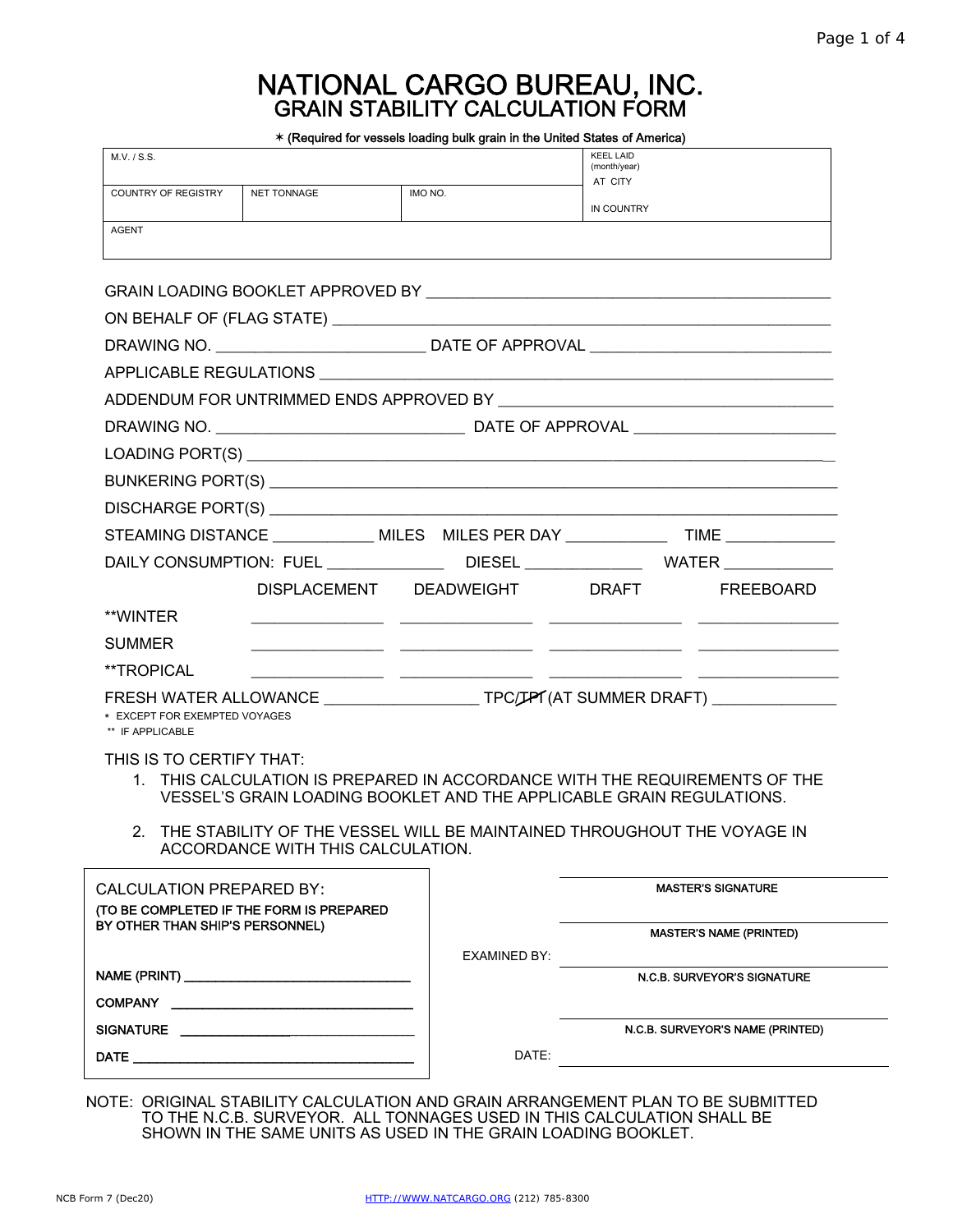## SHIP AND CARGO CALCULATION

| - 1 | Δ |    |   |  |
|-----|---|----|---|--|
|     |   | νш | ¢ |  |
|     |   |    |   |  |

| TYPE OF GRAIN _______________ |                      |      |                       |                         |               |        |               |                | FT <sub>3/LT</sub> |                  |
|-------------------------------|----------------------|------|-----------------------|-------------------------|---------------|--------|---------------|----------------|--------------------|------------------|
| COMPT.                        | <b>CARGO</b>         | S.F. |                       | <b>GRAIN CUBICS (2)</b> | <b>WEIGHT</b> | V.C.G. | <b>MOMENT</b> | S.F.           | S.F.               | <b>DEN</b>       |
| NO.                           | (1)                  | (1)  | <b>TOTAL</b>          | <b>USED</b>             | (3)           |        | (3)           |                |                    |                  |
|                               |                      |      |                       |                         |               |        |               | $M^3$          | $E1^3$             |                  |
|                               |                      |      |                       |                         |               |        |               | MT             | <b>LT</b>          | $\frac{MT}{M^3}$ |
|                               |                      |      |                       |                         |               |        |               | 1.171          | 42                 | 0.854            |
|                               |                      |      |                       |                         |               |        |               | 1.184          | 42.5               | 0.844            |
|                               |                      |      |                       |                         |               |        |               | 1.198          | 43                 | 0.834            |
|                               |                      |      |                       |                         |               |        |               | 1.212          | 43.5               | 0.825            |
|                               |                      |      |                       |                         |               |        |               | 1.226          | 44                 | 0.816            |
|                               |                      |      |                       |                         |               |        |               | 1.240          | 44.5               | 0.806            |
|                               |                      |      |                       |                         |               |        |               | 1.254          | 45                 | 0.797            |
|                               |                      |      |                       |                         |               |        |               | 1.268          | 45.5               | 0.789            |
|                               |                      |      |                       |                         |               |        |               | 1.282          | 46                 | 0.780            |
|                               |                      |      |                       |                         |               |        |               | 1.296          | 46.5               | 0.772            |
|                               |                      |      |                       |                         |               |        |               | 1.310          | 47                 | 0.763            |
|                               |                      |      |                       |                         |               |        |               | 1.324          | 47.5               | 0.755            |
|                               |                      |      |                       |                         |               |        |               | 1.338          | 48                 | 0.747            |
|                               |                      |      |                       |                         |               |        |               | 1.352          | 48.5               | 0.740            |
|                               |                      |      |                       |                         |               |        |               | 1.366          | 49                 | 0.732            |
|                               |                      |      |                       |                         |               |        |               | 1.380          | 49.5               | 0.725            |
|                               |                      |      |                       |                         |               |        |               | 1.393          | 50                 | 0.718            |
|                               |                      |      |                       |                         |               |        |               | 1.407          | 50.5               | 0.711            |
|                               |                      |      |                       |                         |               |        |               | 1.421          | 51                 | 0.704            |
|                               |                      |      |                       |                         |               |        |               | 1.435          | 51.5               | 0.697            |
|                               |                      |      |                       |                         |               |        |               | 1.449          | 52                 | 0.690            |
|                               |                      |      |                       |                         |               |        |               | 1.477          | 53                 | 0.677            |
|                               |                      |      |                       |                         |               |        |               | 1.505          | 54                 | 0.664            |
| PREPARED IN:                  | THIS CALCULATION IS  |      |                       | CARGO TOTALS            |               |        |               | 1.533          | 55                 | 0.652            |
|                               |                      |      |                       | LIGHT SHIP              |               |        |               | 1.561          | 56                 | 0.641            |
|                               |                      |      |                       |                         |               |        |               | 1.589<br>1.616 | 57<br>58           | 0.629<br>0.619   |
| 区                             | <b>METRIC UNITS</b>  |      |                       | CONSTANT                |               |        |               | 1.644          | 59                 | 0.608            |
|                               | <b>ENGLISH UNITS</b> |      |                       |                         |               |        |               | 1.672          | 60                 | 0.598            |
|                               |                      |      | SHIP AND CARGO TOTALS |                         |               |        |               | 1.700          | 61                 | 0.588            |
|                               |                      |      |                       |                         |               |        |               | 1.728          | 62                 | 0.579            |

(1) COMPLETE THESE COLUMNS IF MORE THAN ONE TYPE OF CARGO IS LOADED.

(2) FOR PARTLY FILLED COMPARTMENTS, SHOW THE CUBICS USED IN ADDITION TO THE TOTAL CUBICS.

(3) WEIGHTS AND MOMENTS SHOULD BE SHOWN TO THE NEAREST WHOLE UNIT.

### CARGO PLAN: INDICATE HOLDS, TWEEN DECKS, ENGINE SPACES, FITTINGS, STOWAGE, TONNAGES, ETC.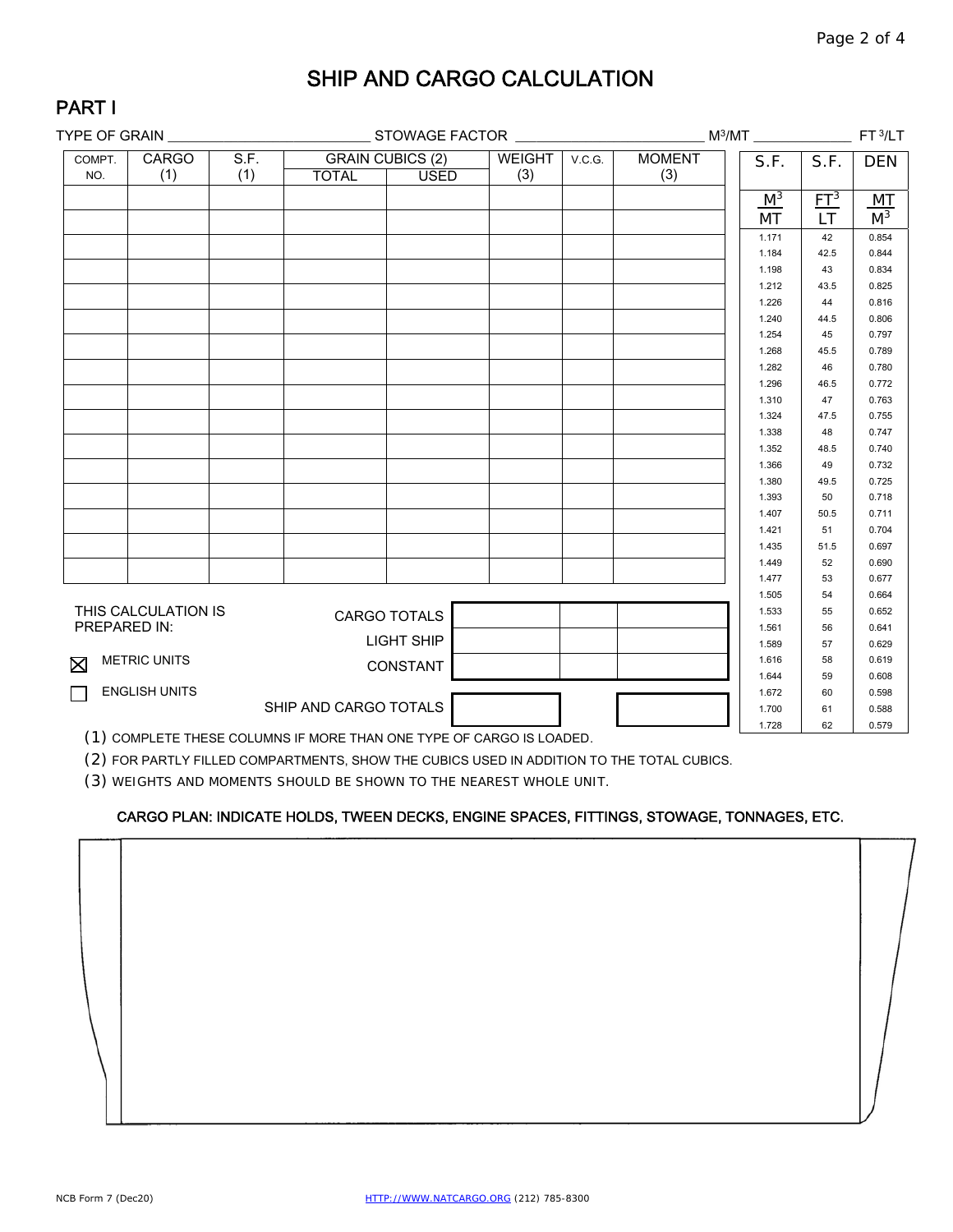### FUEL AND WATER CALCULATION

### PART II

THE **INTERMEDIATE** SECTION MUST BE COMPLETED IF THE **ARRIVAL** SECTION SHOWS BALLAST THAT IS NOT LISTED IN THE **DEPARTURE** SECTION. THE **INTERMEDIATE** CONDITION IS IMMEDIATELY BEFORE BALLASTING AND MUST INCLUDE THE EFFECT OF FREE SURFACE, BUT NOT THE EFFECT OF ADDED WEIGHT. ADDITIONAL FUEL TAKEN AFTER DEPARTURE MUST BE SHOWN IN THE INTERMEDIATE SECTION IN THE SAME MANNER AS BALLAST.

|             |                       | DEPARTURE: |        |               |              | INTERMEDIATE:<br>$\Box$ $\times$ |        | ARRIVAL:<br><u>[</u> ] <b>X</b> |              |        |        |               |              |
|-------------|-----------------------|------------|--------|---------------|--------------|----------------------------------|--------|---------------------------------|--------------|--------|--------|---------------|--------------|
| <b>TANK</b> | TYPE<br><b>LIQUID</b> | WEIGHT     | V.C.G. | <b>MOMENT</b> | F.S.<br>MOM. | WEIGHT                           | V.C.G. | <b>MOMENT</b>                   | F.S.<br>MOM. | WEIGHT | V.C.G. | <b>MOMENT</b> | F.S.<br>MOM. |
|             |                       |            |        |               |              |                                  |        |                                 |              |        |        |               |              |
|             |                       |            |        |               |              |                                  |        |                                 |              |        |        |               |              |
|             |                       |            |        |               |              |                                  |        |                                 |              |        |        |               |              |
|             |                       |            |        |               |              |                                  |        |                                 |              |        |        |               |              |
|             |                       |            |        |               |              |                                  |        |                                 |              |        |        |               |              |
|             |                       |            |        |               |              |                                  |        |                                 |              |        |        |               |              |
|             |                       |            |        |               |              |                                  |        |                                 |              |        |        |               |              |
|             |                       |            |        |               |              |                                  |        |                                 |              |        |        |               |              |
|             |                       |            |        |               |              |                                  |        |                                 |              |        |        |               |              |
|             |                       |            |        |               |              |                                  |        |                                 |              |        |        |               |              |
|             |                       |            |        |               |              |                                  |        |                                 |              |        |        |               |              |
|             |                       |            |        |               |              |                                  |        |                                 |              |        |        |               |              |
|             |                       |            |        |               |              |                                  |        |                                 |              |        |        |               |              |
|             |                       |            |        |               |              |                                  |        |                                 |              |        |        |               |              |
|             |                       |            |        |               |              |                                  |        |                                 |              |        |        |               |              |
|             |                       |            |        |               |              |                                  |        |                                 |              |        |        |               |              |

#### TOTALS

| <b>LIQUIDS</b>                                                                                                                                                                                                                                                                                                                                                                                                                                                            |            |                                    |  |                                |  |  |  |
|---------------------------------------------------------------------------------------------------------------------------------------------------------------------------------------------------------------------------------------------------------------------------------------------------------------------------------------------------------------------------------------------------------------------------------------------------------------------------|------------|------------------------------------|--|--------------------------------|--|--|--|
| SHIP AND CARGO                                                                                                                                                                                                                                                                                                                                                                                                                                                            |            |                                    |  |                                |  |  |  |
| <b>DISPLACEMENT</b>                                                                                                                                                                                                                                                                                                                                                                                                                                                       |            |                                    |  |                                |  |  |  |
| SAILING DRAFT                                                                                                                                                                                                                                                                                                                                                                                                                                                             | AT DENSITY |                                    |  |                                |  |  |  |
| <b>DEPARTURE KG</b>                                                                                                                                                                                                                                                                                                                                                                                                                                                       |            | <b>INTERMEDIATE KG</b>             |  | <b>ARRIVAL KG</b>              |  |  |  |
| $(1)$ FREE SURFACE CORR. $(+)$                                                                                                                                                                                                                                                                                                                                                                                                                                            |            | $(1)$ FREE SURFACE CORR. $(+)$     |  | $(1)$ FREE SURFACE CORR. $(+)$ |  |  |  |
| $(2)$ VERT. S.M. CORR. $(+)$                                                                                                                                                                                                                                                                                                                                                                                                                                              |            | (2) VERT. S.M. CORR. (+)           |  | $(2)$ VERT. S.M. CORR. $(+)$   |  |  |  |
| <b>DEPARTURE KG<sub>V</sub></b>                                                                                                                                                                                                                                                                                                                                                                                                                                           |            | <b>INTERMEDIATE KG<sub>V</sub></b> |  | <b>ARRIVAL KG<sub>V</sub></b>  |  |  |  |
| <b>DEPARTURE KM</b>                                                                                                                                                                                                                                                                                                                                                                                                                                                       |            | <b>INTERMEDIATE KM</b>             |  | <b>ARRIVAL KM</b>              |  |  |  |
| <b>DEPARTURE KG<sub>V</sub></b>                                                                                                                                                                                                                                                                                                                                                                                                                                           |            | <b>INTERMEDIATE KG<sub>V</sub></b> |  | ARRIVAL KG <sub>V</sub>        |  |  |  |
| <b>DEPARTURE GM</b>                                                                                                                                                                                                                                                                                                                                                                                                                                                       |            | <b>INTERMEDIATE GM</b>             |  | <b>ARRIVAL GM</b>              |  |  |  |
| (3) REQUIRED MINIMUM GM                                                                                                                                                                                                                                                                                                                                                                                                                                                   |            | (3) REQUIRED MINIMUM GM            |  | (3) REQUIRED MINIMUM GM        |  |  |  |
| (1) FREE SURFACE CORR. = SUM OF FREE SURFACE MOMENTS<br>(THIS CORRECTION MUST BE APPLIED TO ALL SHIPS).<br><b>DISPLACEMENT</b><br>(THIS CORRECTION APPLIES WHEN THE VOLUMETRIC HEELING MOMENT<br>CURVES OR TABLES DO NOT SPECIFICALLY STATE THAT THE<br>(2) VERT. S.M. CORR. = SUM OF VERTICAL SHIFTING MOMENTS<br>CORRECTION FOR THE RISE IN VERTICAL CENTER OF GRAVITY HAS BEEN<br><b>DISPLACEMENT</b><br>INCLUDED, AND THE MANUAL PROVIDES VERTICAL SHIFTING MOMENTS.) |            |                                    |  |                                |  |  |  |
| (3) REQUIRED MINIMUM GM = THE GREATER OF 0.30 M, THE REQUIRED MINIMUM FOR INTACT STABILITY PURPOSES, AND THE REQUIRED<br>MINIMUM FOR DAMAGE STABILITY PURPOSES                                                                                                                                                                                                                                                                                                            |            |                                    |  |                                |  |  |  |